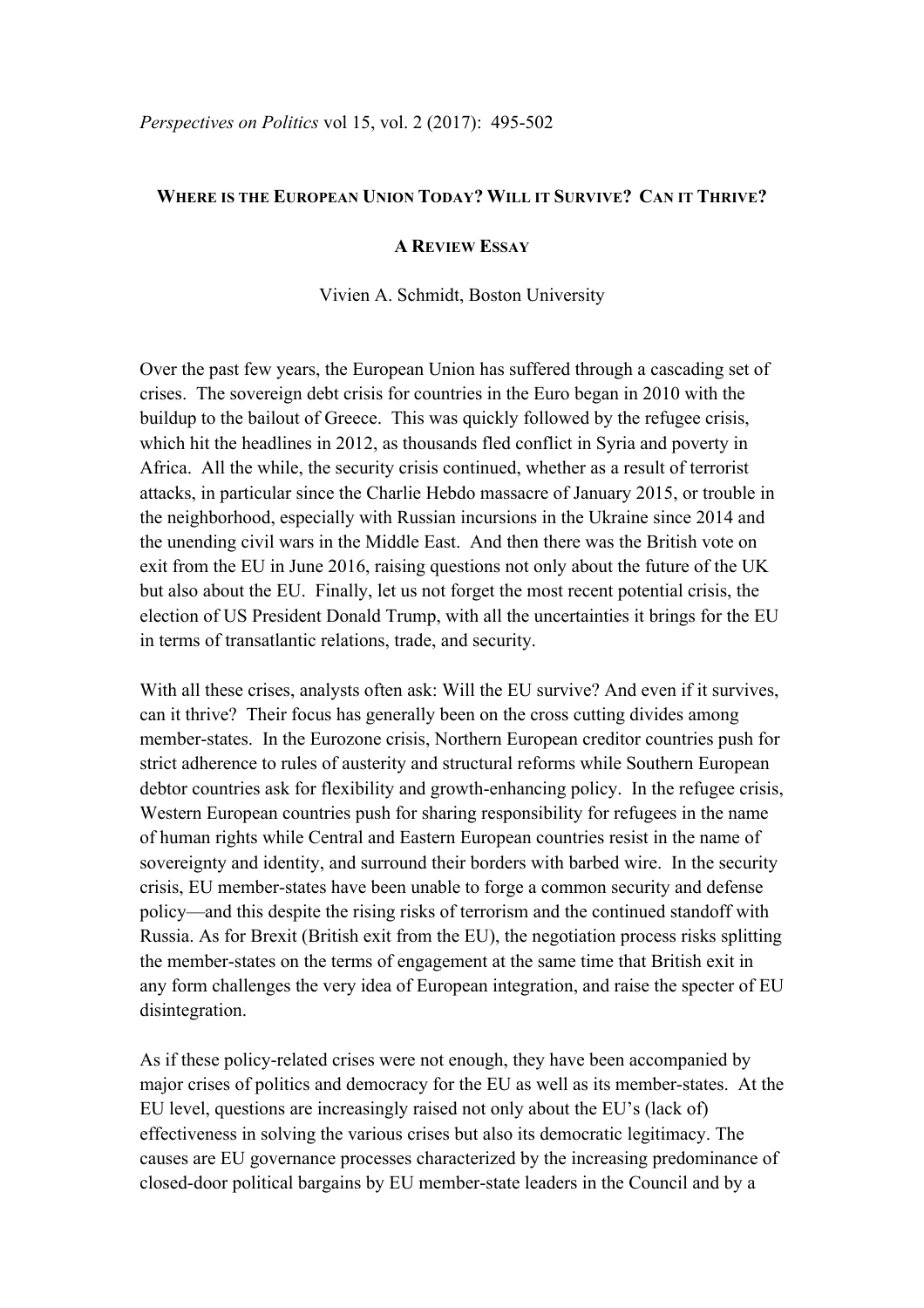preponderance of technocratic decisions by EU officials in the Commission and the European Central Bank, without significant oversight by the European Parliament. At the national level, concerns focus on the ways in which the very existence of the EU has diminished elected governments' authority and control over growing numbers of policies for which they had traditionally been alone responsible, often making it difficult for them to fulfill their electoral promises or respond to their constituents' concerns and expectations. The result has been increasing political disaffection and discontent among citizens across European countries, with a growing Euroskepticism that has fueled the rise of populist parties on the political extremes.

The three books under review in this essay address the many challenges to European politics, institutions, and culture resulting from the EU's multiple crises. The overarching message from these books is that, despite the divisions among memberstates and the problems surrounding the EU's supranational governance, let alone the failure to solve the crises themselves, an integrated European Union has not just survived, it has moved forward with integration in unexpected ways, for better and for worse. Whether it can thrive remains an open question.

For the contributors to the edited volume by Olaf Cramme and Sara B. Holbolt, *Democratic Politics in a European Union under Stress,* the Eurozone crisis has generated problems not only for EU governance but also for EU politics and legitimacy. For Sergio Fabbrini in *Which European Union*? EU level institutions have deepened integration, developing different 'unions' in different areas of governance, which remained largely in institutional balance until the Eurozone crisis. For Kathleen McNamara in *The Politics of Everyday Europe*, the EU's political authority rests not just on politics and institutions but also culture, as constructed by citizens through their everyday practices as Europeans.

These three books differ in their substantive focus and methodological perspectives: The contributors to the edited volume of Cramme and Hobolt concentrate on the political consequences of the Eurozone crisis, and use a mix of methodological approaches from political, economic, legal, and sociological perspectives to examine EU actors' differing interests and ideas about the EU under stress. Fabbrini is more interested in the EU's institutional forms and development, and therefore follows a historical institutionalist approach that concentrates on the historical regularities and path dependence of the EU's many different 'unions.' McNamara is concerned instead with questions of culture and the construction of identity in the EU, and takes a sociological institutionalist approach that builds on the 'practice turn' in sociology.

We begin with the stresses on the EU today, and therefore consider first Cramme and Hobolts' *Democratic Politics in a European Union under Stress*. We next look at the EU's institutional make-up and governance processes, which takes us to Sergio Fabbrini's *Which European Union?* Finally, we turn to EU political culture, and how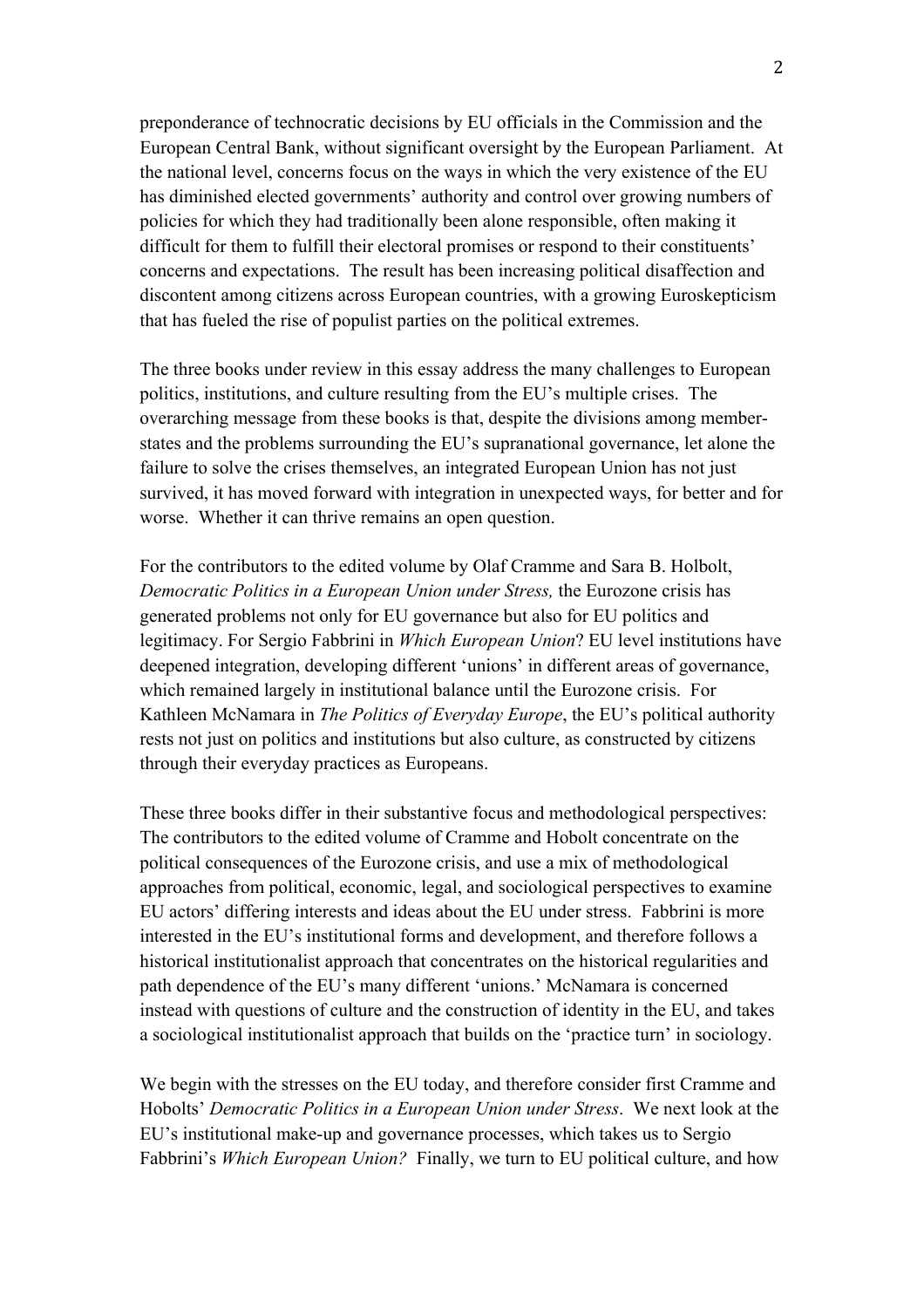it has been constructed over time via citizens' everyday practices, with McNamara's *Politics of Everyday Europe*.

### **EU under Stress in the Eurozone Crisis**

The main focus of *Democratic Politics in a European Union under Stress* is the Eurozone crisis, as the greatest test of the EU's ability to survive. The problems, as the introduction nicely outlines, come from the design flaws of the Euro, the impact of the regulatory and legislative processes on eurozone policymaking, and the effects on democratic politics at EU and national levels, all of which raise questions about the prospects for the future. In a remarkable set of chapters by leading scholars who offer detailed analysis of different aspects of the Eurozone crisis, the focus is not so much on the economics of the crisis as on the politics and processes. They address such questions as whether European Monetary Union can create a level playing field amongst their members, heal the spit between Northern creditor and Southern debtor countries, and regain the mutual trust required to complete the currency union, as well as what all this might mean for further integration. The book's overall theme, however, is the EU's democratic legitimacy, and how that plays out in terms of Eurozone policies, politics, and processes.

The EU's claims to democratic legitimacy have been a matter of contention ever since the 1990s, when the question of the European Union's democratic deficit first arose. But prior to the Euro Crisis, the scholarly debate was divided between those who saw a growing democratic deficit and those who found the EU sufficiently legitimate. That division has largely disappeared in the wake of the sovereign debt crisis. Most scholars now see the EU as suffering from a significant democratic deficit as a result of Eurozone policies and processes and their effects on EU politics. Scholars see the failures of the Eurozone's policy performance as having served to undermine the EU's 'output' legitimacy, in particular because of the deleterious consequences of EU policies of austerity and 'structural reform,' especially for the political economies of peripheral member states. They have also been concerned about the paucity of 'input' legitimacy resulting from the lack of citizen political engagement in, let alone impact on, EU decision-making, and therefore worry about the concomitant rise in citizen disaffection accompanied by growing political volatility.<sup>1</sup> And many additionally blame the poor quality of EU governance, which we could call its 'throughput' legitimacy, as a result of the increase in supranational and intergovernmental rule to the detriment of the 'Community Method' and any significant involvement of the European Parliament  $(EP)$ .<sup>2</sup>

The first chapter in *Democratic Politics in a European Union under Stress,* by Fritz Scharpf, delves deep into the Eurozone's problems of democratic legitimacy in all

 $1$  For output and input legitimacy, see Scharpf 1999 and his chapter in this volume.

<sup>&</sup>lt;sup>2</sup> On throughput legitimacy, see Schmidt 2013, 2016a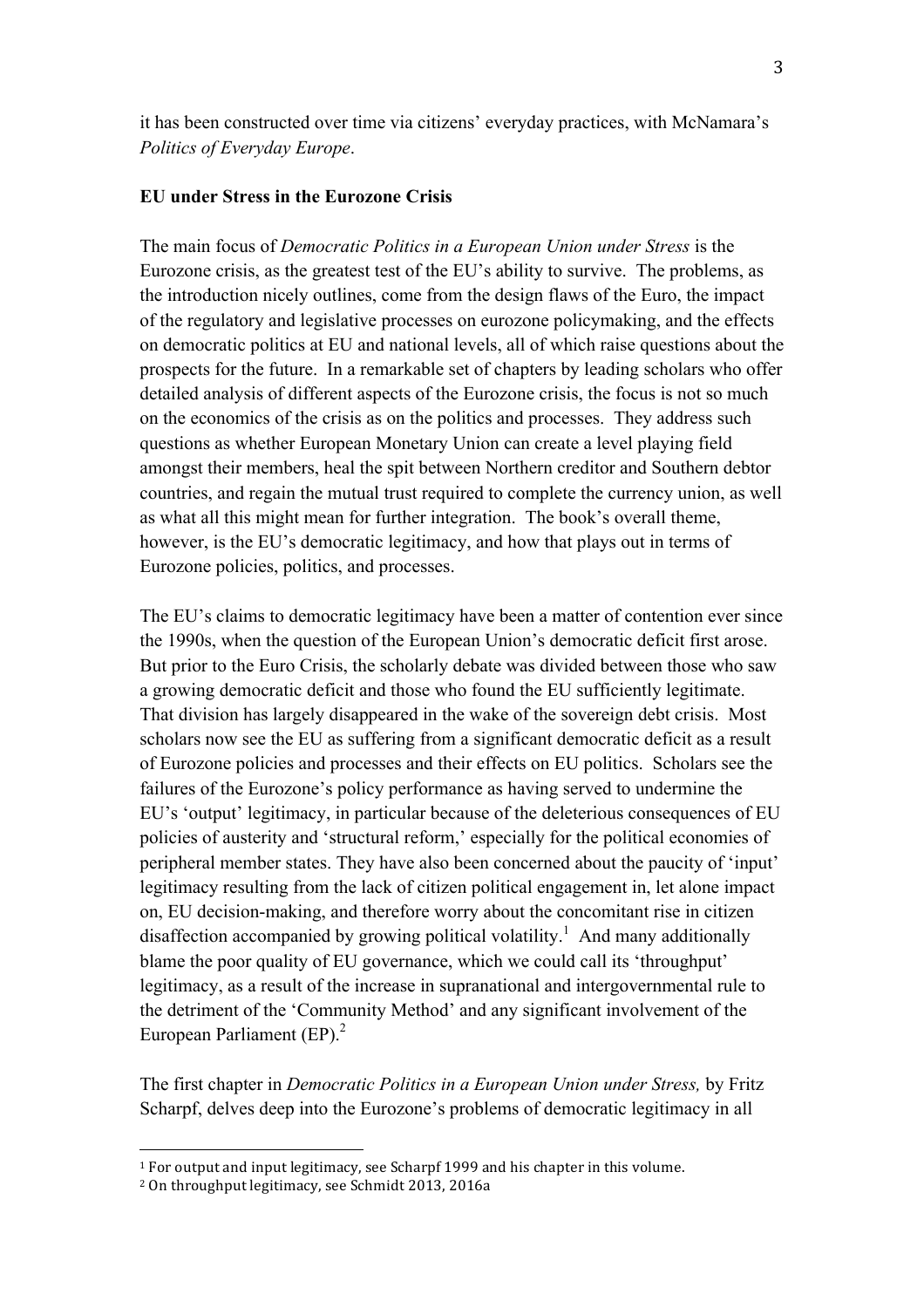three areas, but in particular with regard to output legitimacy. Scharpf provides a masterful account of the dysfunctional logics of the Eurozone, including an original design that created centralized monetary policy in a non-optimal currency area and rescue policies that only exacerbated the divergences between the creditor countries and the debtors, in the interests of the former to the detriment of the latter. Scharpf also shows that the hardening requirements imposed on member-states' budgetary compliance, together with the enhanced discretionary powers of the Commission, also pose problems for the EU's throughput legitimacy, given its insulation from political accountability. His sobering conclusions suggest that Eurozone is in even worse shape with regard to input legitimacy.

Waltraud Schelkle's chapter adds to our background understanding of the Eurozone's problems of output legitimacy with her innovative discussion of the initial design flaws of the European Monetary Union (EMU). These, she argues, result from the incompleteness of the risk pool and insurance mechanism that the EMU structures and policies embody, which the member-states put in place more by default than design to respond to the pressures of global financial markets and the challenges of global competition. The problem, she shows, has to do with too little EU integration, that is, the lack of a fully-fledged insurance scheme with effective shock absorbers, includging a joint tax system and joint public debt management, such as some form of Eurobonds or mutualization of debt. But these kinds of (output) solutions have come up against political (input) resistance by citizens as well as governing elites, in particular from Northern Europe once the crisis hit.

As other contributors to *Democratic Politics in a European Union under Stress* show in a range of insightful chapters, input legitimacy has been in sharp decline as a result of the Eurozone crisis, as evidenced in public attitudes and debates. Sara Hobolt, for example, charts the increasing public disenchantment with the EU as well as with national governments, as all citizens, and not just those already skeptical about the EU, hold the EU responsible for the crisis. She shows that diminishing public trust in EU institutions is directly related to their inability to hold European politicians to account for their responses to the crisis, creating an unresolved 'accountability' deficit, even as they still believe that EU level institutions are better equipped to deal effectively with the crisis than national ones. Hans-Peter Kriesi and Edgar Grande, moreover, demonstrate that equally problematic for the EU's input legitimacy is that the increasing the politicization of the debates in the wake of the Eurozone crisis has not moved the EU toward a single European public sphere characterized by pan-European debates but, rather, has led to a 'parallelization of national public spheres,' in which the main voices heard across public spheres have been those of the more powerful member-state leaders, German in particular.

National parliaments have done little to remedy this situation, say, by taking up the debate themselves in order to inform citizens about what is at stake. Although national legislatures, as Tapio Raunio suggests, are not as missing in action as is often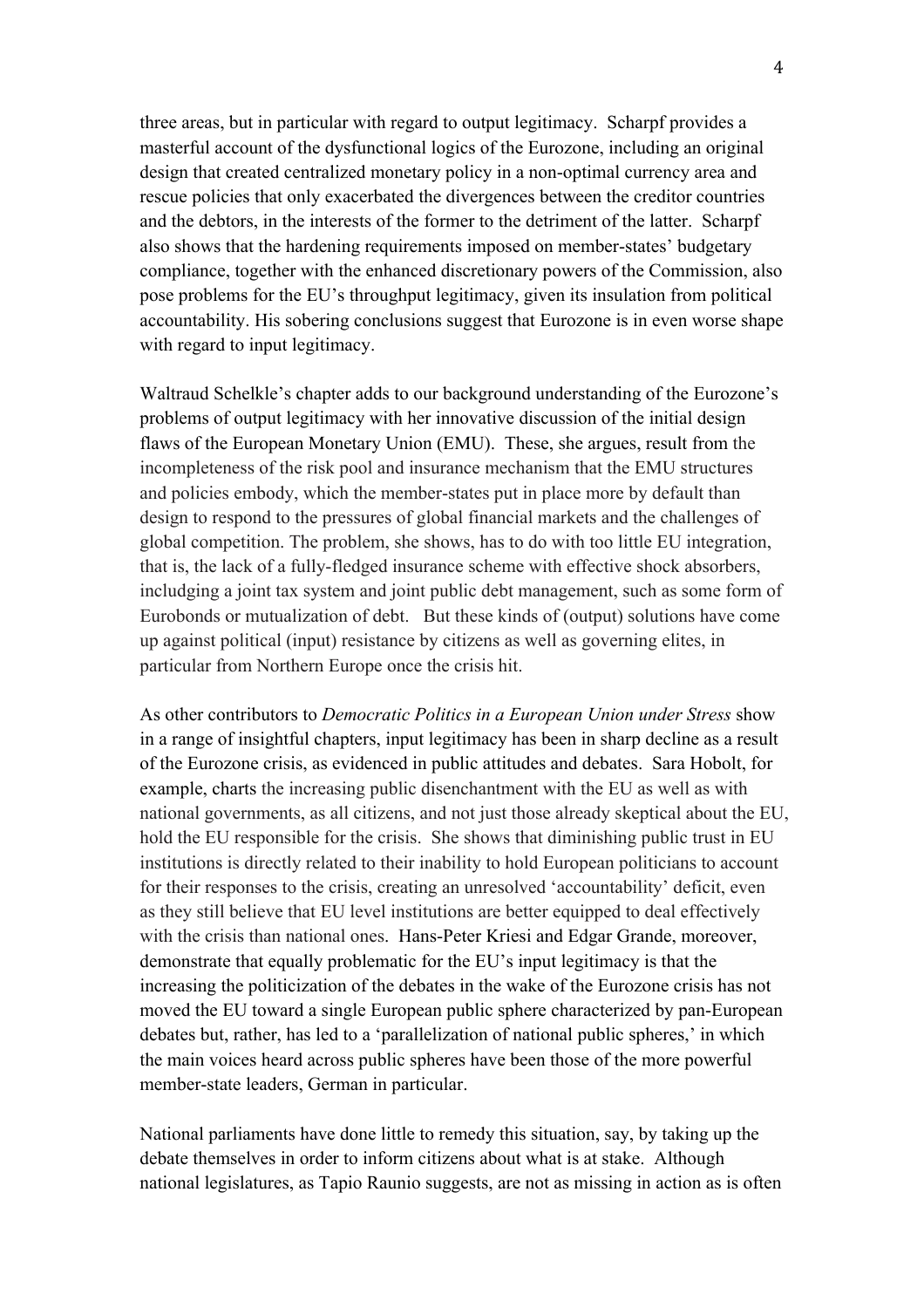assumed, given their gradual empowerment in EU governance, they still don't do much for increasing citizen awareness, given the limited amount of time they devote to debating EU-related issues. Moreover, as Jonathan White argues, increasing democratic political debate and political contestation is hindered by the executive-led discretion of EU leaders and officials, which creates a 'politics without rhythm' that leaves national and EU level parliamentarians constantly scrambling to respond, and unable to organize any effective or sustained political opposition to Eurozone policies.

So what are the prospects for a more legitimate and democratic Europe? Scharpf is arguably the most pessimistic, seeing greater politicization as only exacerbating the already existing divergences, in particular between core and periphery. Damian Chalmers and Mariana Chaves are also not very sanguine with regard to the future of EU governance, given what they see as a move toward 'democratic foreclosure' in the crisis that has consolidated power in finance ministers, restricted parliamentary powers, and provided regulatory substitutes for real democratic governance. Even worse, Andreas Follesdal, after rehearsing all of the problems with regard to ensuring democratic standards in the EU's 'asymmetric union,' leaves us with 'meagre' comfort, as he himself notes, given that all political orders with federal elements tend to be less stable, with the 'requisite dual loyalty often insufficient.' But this, he concludes, is no reason not to urge reforms (p. 213).

Simon Hix is the most positive about the possible benefits of EU-wide politicization as a way to ensure more input legitimacy for the increasingly complex Eurozone governance architecture. He argues not only for the greater politicization of the appointment of the Commission President but also for a 'maximalist strategy' for legitimizing Eurozone governance itself: constitutionalizing its emerging architecture by creating a treaty to be ratified via more direct forms of democracy such as referenda in the member-states. Given the EU's experiences with referenda (Brexit is only the latest—let us not forget the Constitutional Treaty of 2005), this might not be such a good idea unless the goal is to dismantle Eurozone governance in its current form, and force the EU to rethink it from the ground up. Short of this, as Catherine de Vries argues, a middle way to greater politicization would be not only to give national parliaments enhanced oversight over national executives' EU level decisions but also to create a bicameral parliament at the EU level, elected by national parliaments and represented by them.

Given all these problems of legitimacy with regard to policy performance, governance processes, and democratic politics, what future can we expect for Eurozone governance? For Schimmelfennig, the Eurozone is already characterized by 'differentiated integration,' in which more integration has been accompanied by more differentiation, with different member-states participating to varying degrees. But how much differentiation should the EU have moving forward remains in question. Could it include de-integration, meaning a retreat from Eurozone governance as it now stands for countries suffering from its effects, in particular in Southern Europe?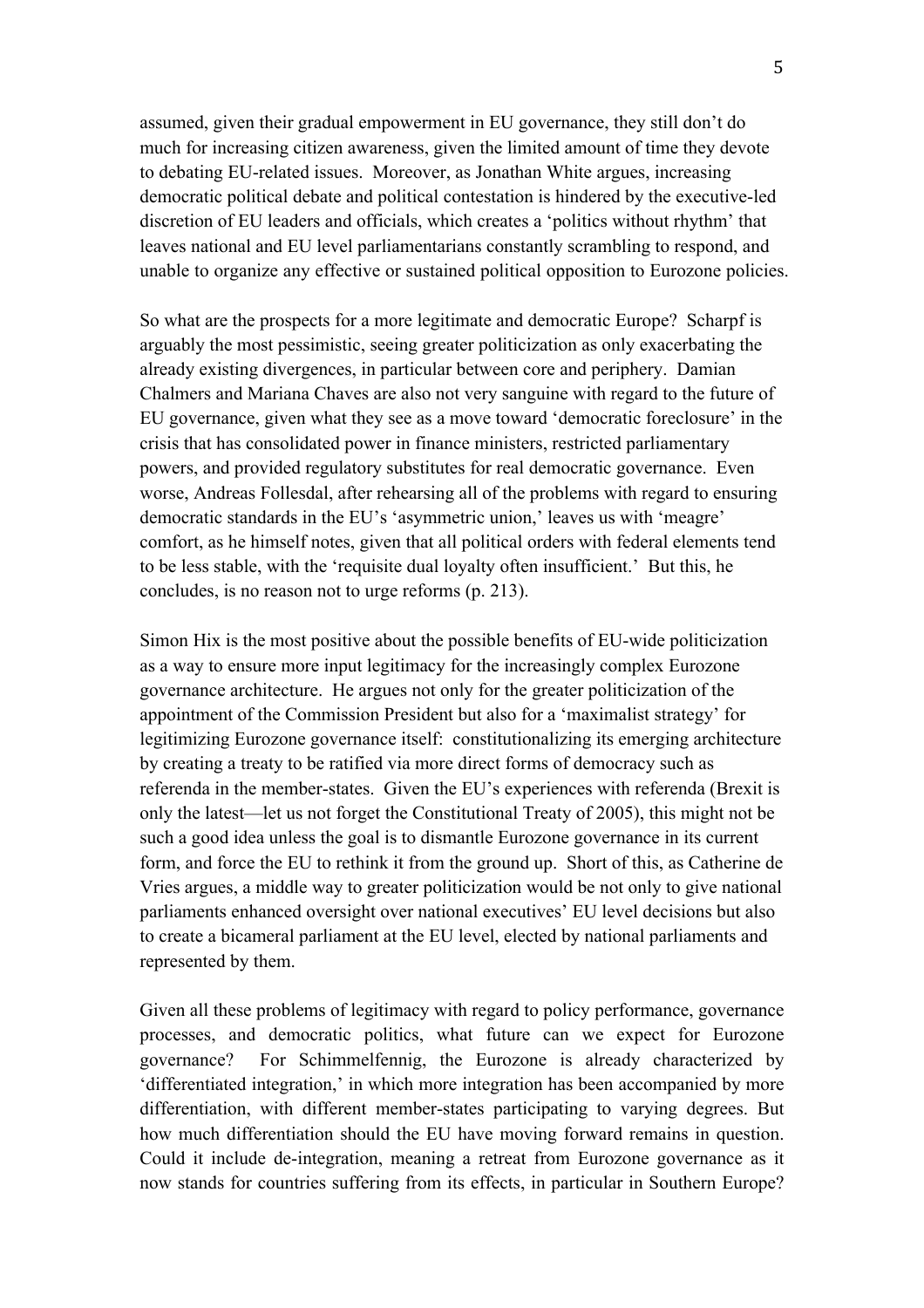In an enlightening concluding chapter, Sverker Gustavsson argues that in order to restore the informal pact of confidence that had earlier characterized the EU, it needs not only to improve its problem-solving capacity and to encourage legitimate opposition. It also must agree to 'legitimate protectionism,' meaning a retreat from the Eurozone straightjacket of 'one size fits all' policies, in order to allow for greater divergence among member-states on economic and not only political grounds.

All in all, *Democratic Politics in a European Union under Stress* offers a wide panoply of carefully crafted analyses of the Eurozone crisis and its impact, all very critical of where the Eurozone is today, and most rather cautious if not pessimistic about the future. None go the last mile, however, by calling for giving control over economic policy back to the member-states and, thereby, ending current Eurozone governance as we know it, meaning through ending one-size rules of oversight over national budgets. Nor do any call for moving forward into deeper integration around the Eurozone through some new institutional form. In contrast, our next author does exactly this, but after a more historical and institutional review of EU governance over the long-term.

# **Who's in Charge of EU Governance?**

EU scholars tend to hold very different views of how the EU is governed and which EU actors predominate. To understand where Sergio Fabbrini's *Which European Union* fits and how it adds to the discussion, we need first to consider scholarly debates over how to explain EU governance.

The main divide has long been between 'intergovernmentalists' convinced that member-state political leaders are in charge through their intergovernmental negotiations in the Council and 'supranationalists' persuaded that EU officials are in control via their supranational activities in EU administrative and regulatory bodies such as the Commission and the European Central Bank. In the minority has been what we could call the 'parliamentarists,' who see an increasingly significant role for the European Parliament. Such debates have changed over time, however, with splits in substantive theory over who governs joined by disagreements on methodological theory about how to explain such governance, whether in terms of rational choice institutionalist interests and incentive structures, historical institutionalist rules and path dependencies, sociological institutionalist cultural frames and practices, or discursive institutionalist ideas and discursive interactions.<sup>3</sup>

The traditional debates pitted intergovernmentalists who insisted that the memberstates pursuing (rational) national and/or domestic interests dominate EU decisions against supranationalists who maintained instead that EU officials in the Commission and other regulatory bodies drove deeper integration via (historical) institutional

<sup>3</sup> See, e.g., Hall and Taylor 1996; Thelen 1999; Schmidt 2008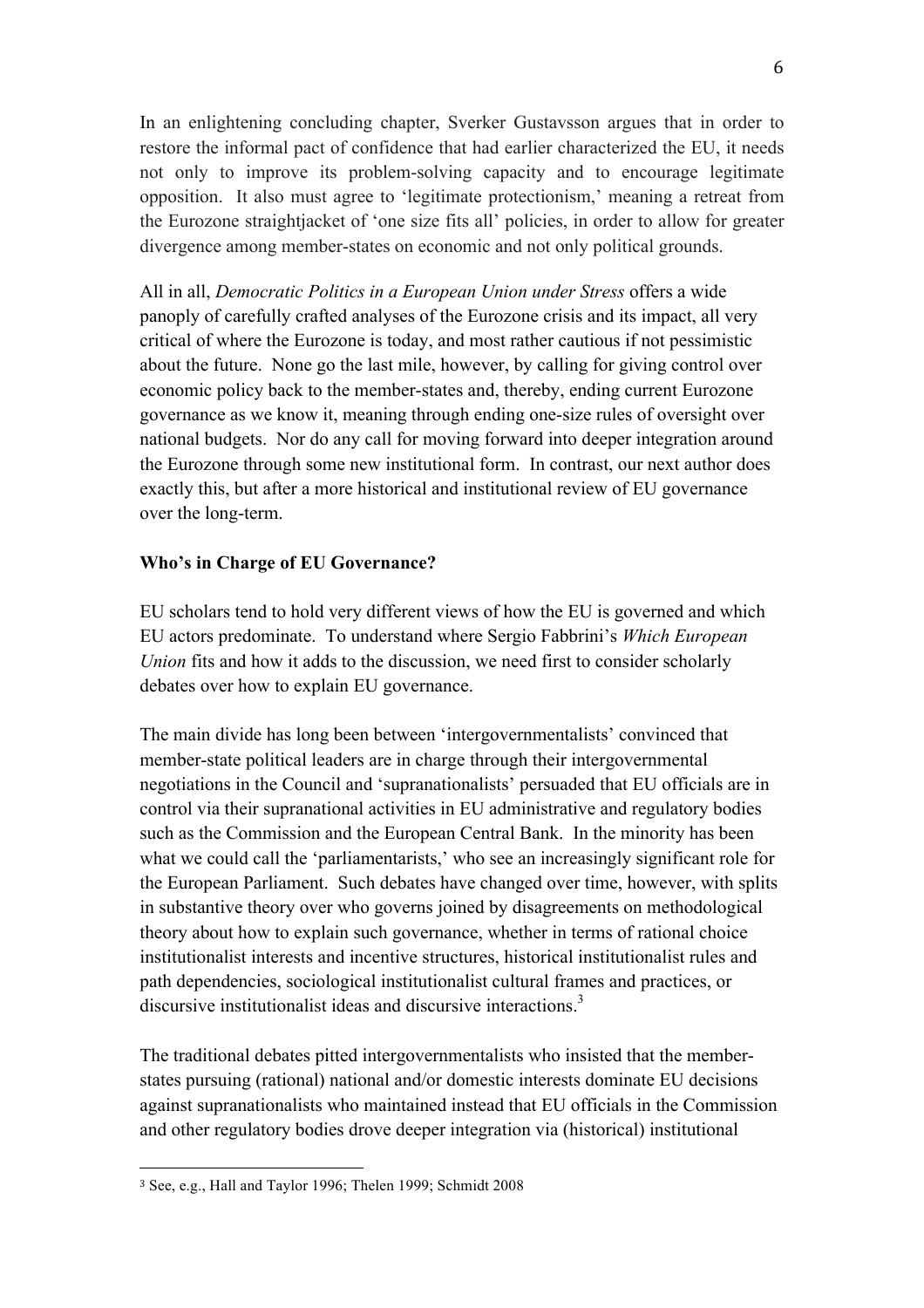dynamics of spillover and (rational) self-interested entrepreneurialism. This divide continues today, but with a move away from rationalist or historical institutionalist approaches to more ideational and discursive institutionalist ones.

On the one side are the 'new intergovernmentalists' who maintain that since the 1990s member-state leaders in the Council have engaged in more (discursively) deliberative processes to arrive at consensual agreements through persuasion rather than through the (rational) interest-based bargaining assumed by traditional intergovernmentalism.<sup>4</sup> These scholars further argue, now against traditional supranationalism, that the member-states' new intergovernmental activism in the Council has taken back control from the Commission by deliberately creating *de novo* EU bodies and instruments outside its purview, such as the European Central Bank (ECB) and the European Stability Mechanism (ESM).<sup>5</sup>

On the other side are the 'new supranationalists' who contend that EU officials in supranational institutions—whether long-standing or *de novo*—are driving forces in the EU through their greater (ideational) role in policy design and their ever increasing powers of enforcement.<sup>6</sup> Ironically, according to these scholars, such EU supranational actors are responsible for having developed and proposed to EU intergovernmental actors the policy initiatives that have ensured their own further empowerment, whether via their increasing autonomy of action (especially the ECB) or discretion in applying the rules (in particular the Commission).<sup>7</sup> For the new supranationalists, deeper European integration is therefore a consequence of supranational agents' ideas and institutional entrepreneurship focused on making European integration work better, rather than a function of (historical) institutional dynamics or (rational) self-interest, as in the traditional supranationalist view.

The one view shared by both sides is that of the declining significance of the European Parliament (EP) and the co-decision mode of policymaking known as the 'Community Method.' For another set of analysts, whom we shall call the 'new parliamentarists,' this is a mistake because of the ways in which the EP has both formally and informally gained new powers. 8 Although they would agree that parliamentary actors are no match for intergovernmental or supranational actors, however they are analyzed, 'new' parliamentarists argue that the EP nevertheless needs to be taken into account because its relative influence has increased significantly since the Maastricht Treaty. In fact, although the EP continues to have little comparative power, these scholars show that it has wielded increasing (historical) institutional influence, if only informally, by tactically using its legislative

<sup>&</sup>lt;sup>4</sup> Puetter 2014

<sup>&</sup>lt;sup>5</sup> E.g., Puetter 2014; Bickerton et al., 2015

<sup>6</sup> Bauer and Becker 2014; Dehousse 2015

<sup>7</sup> See Schmidt 2016a

<sup>8</sup> For further discussion, see Schmidt 2016b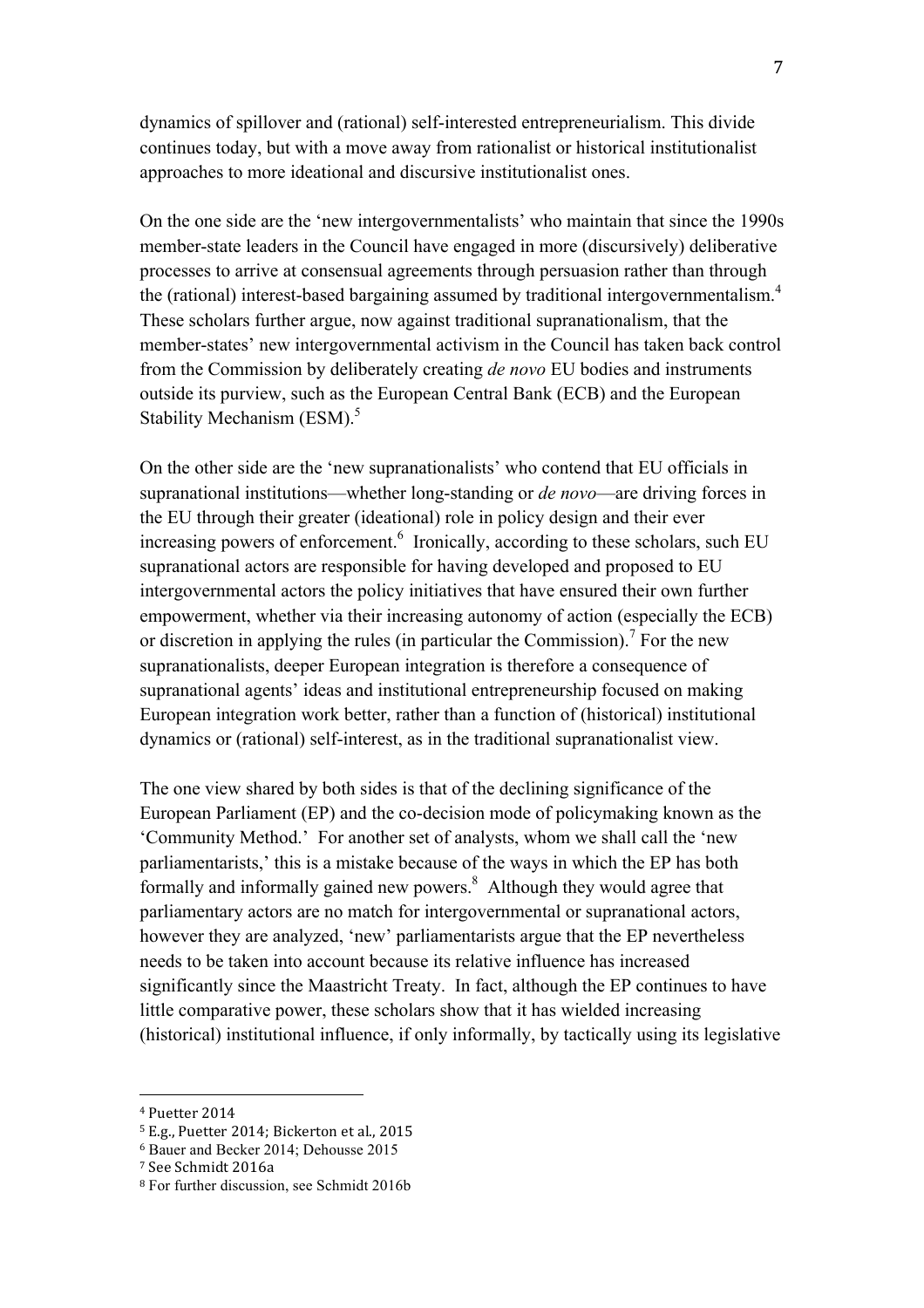competences, as well as ideational and discursive power, in particular by becoming the 'go-to' body for legitimacy.<sup>9</sup>

Into this seeming confusion comes Fabbrini's *Which European Union*, a magisterial study of EU institutional development that provides invaluable insights into the functioning of the European Union in its many different governance areas. The book largely sides with the new intergovernmentalists on the predominance of memberstate leaders in the Council, but without fully rejecting either the supranationalist views on the importance of EU supranational actors or the parliamentarist insistence on the growing importance of the EP. Fabbrini manages this balancing act by taking an institutionally nuanced view of the European Union as he details how it is made up of many different 'Unions' in which EU actors have different degrees of influence. He sees the Single Market as a constitutional 'union' largely dominated by supranationalism because based on the Community Method, in which the Commission and the EP predominate, even though intergovernmental processes are also present. In contrast, when it comes to the Eurozone, he sees it as a different kind of constitutional 'union,' which is mainly intergovernmental, with the member-states in charge, even if supranational actors like the Commission are actively engaged in it, as is the EP in a minor way.

For Fabbrini, the shift from the supranational union of the early years focused on the Single Market to the intergovernmental union centered around nationally sensitive policy areas like monetary and foreign policy, comes as a result of the Maastricht Treaty. But although he sees the EU change direction at this critical juncture, he nonetheless finds that these two unions continued to co-develop reasonably well through the multiple compromises necessary to co-exist in a single legal and institutional framework. The problem, Fabbrini argues, came with the next critical juncture: the Eurozone crisis. This is when he sees the benign increase in intergovernmentalism of the post-Maastricht years become malignant, as intergovernmental institutions are strengthened to the detriment of the pre-existing institutional equilibrium, while Council governance moves from consensus-seeking to hierarchical domination. For Fabbrini, this has been a disaster for the EU for the whole range of reasons discussed previously by contributors to *Democratic Politics in a European Union under Stress*. The only way out, he argues in a concluding chapter, is to fully rethink the EU, and to recognize that the future must be a differentially integrated EU in which at the center is a more deeply integrated 'political union' around the Eurozone.

Fabbrini employs a historical institutionalist methodological approach, joined with a comparative institutions perspective that he opposes to the international relations perspective that has long dominated theories about the drivers of European integration, to lend new insights into what the EU is and how it is developing. Such an approach,

<sup>9</sup> Hix and Hoyland 2013; Héritier et al. 2016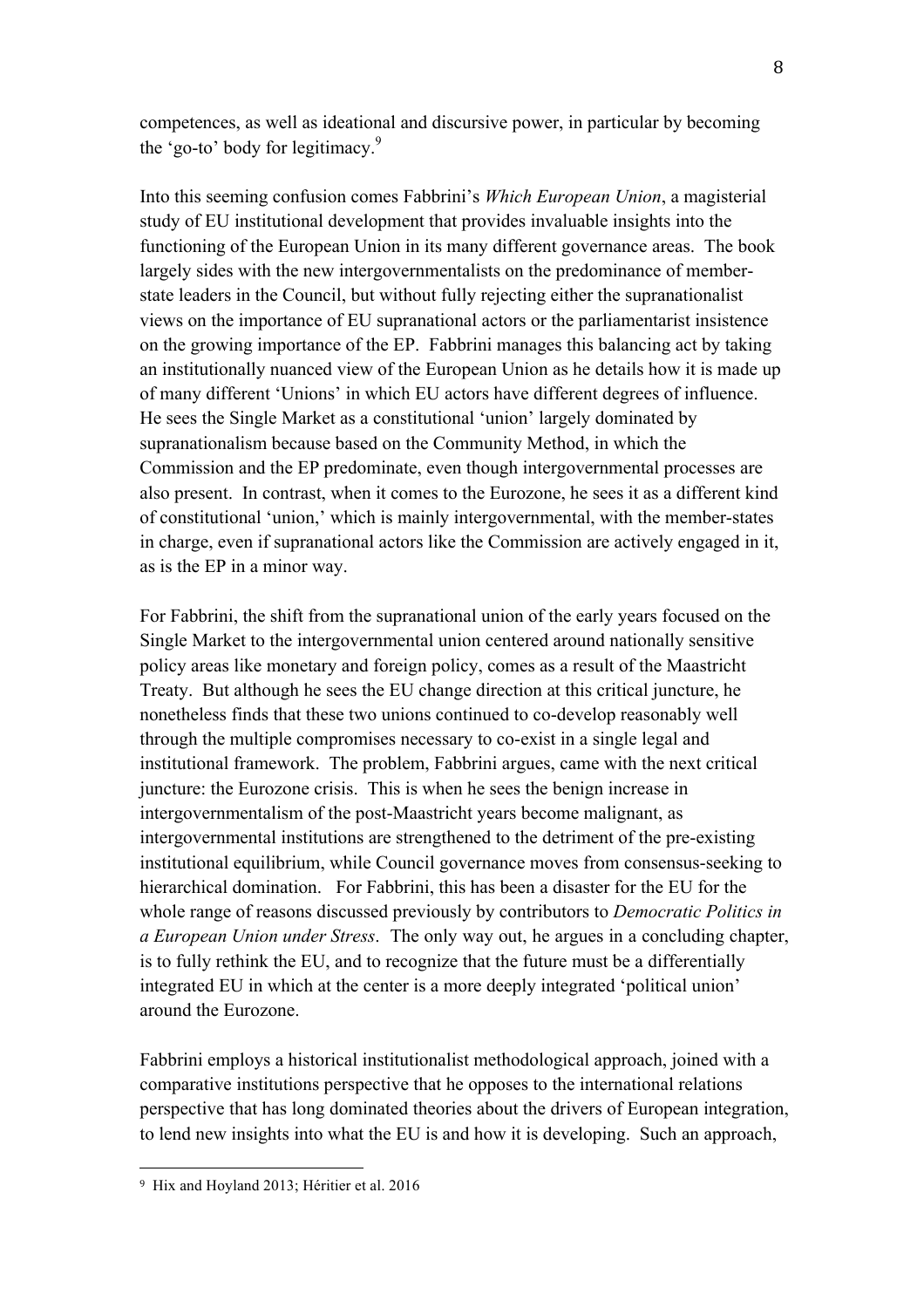which enables Fabbrini to delve deeply into the path dependencies of EU institutional forms and structures, has many benefits, but also some drawbacks. On the benefit side, we learn a great deal about how the EU was constituted, how its institutions work (or don't), and how it compares (or not) to other federal unions of states (of which the United States and Switzerland are prime examples). We also find an implicit critique of new intergovernmentalists' convictions that the Council is mainly about deliberative consensus-seeking rather than the power and interests of traditional intergovernmentalists. This is apparent in Fabbrini's argument that the Council has moved away from consensus-seeking toward hierarchical domination both in its relations externally, with other EU institutions, and internally, by Germany over other member-states in the Council.<sup>10</sup>

But institutional logics only take us so far. Ideational and discursive approaches can help lend insight into what may be going on within the institutions, but hidden from view. In the Eurozone crisis in particular, a focus on EU actors' formal powers and actions makes it appear as if the Council has all the power, having side-lined the Parliament while turning the Commission into little more than a secretariat for Council decisions. But scratch the surface, and we find that, as the new supranationalists argue, EU officials' ideas for new initiatives have been highly influential in pushing institutional change. The Commission, although (mis)treated as a secretariat by Council leaders, was nonetheless responsible for the ideas behind the 'European Semester' (which gave it major powers of oversight over national government budgets) that the Council approved. And the Commission had been promoting these very ideas in one form or another for a number of years prior to the opening of the window of opportunity constituted by the sovereign debt crisis. Moreover, Banking Union was the brainchild of the  $ECB<sup>11</sup>$  Finally, we could even question not just how much hierarchical domination there is by the Council over other EU institutions but also how much there is within the Council itself by Germany, given its compromises over time, as it first reluctantly agreed to add growth to the agenda in 2012, then accepted flexibility in 2014, and finally investment for growth in  $2015^{12}$ 

Politics also matters, in particular with regard to the proposal for deeper integration. In a Europe suffering from multiple crises, of which the Eurozone is only one, how does one get the citizens on board for a political union when, as the contributors to *Democratic Politics in a European Union under Stress* make very clear, neither the member-state leaders nor the citizens are ready for any such thing. Even when considering just the institutions, there are big questions as to whether a political union built around a hard core of members in the Eurozone could even work. This assumes that the member-states within that hard core would agree on policy—something not at

<sup>&</sup>lt;sup>10</sup> See also Fabbrini 2016.

<sup>&</sup>lt;sup>11</sup> Dehousse 2016; De Rynck 2016; Schmidt 2016a

 $12$  Schmidt  $2015$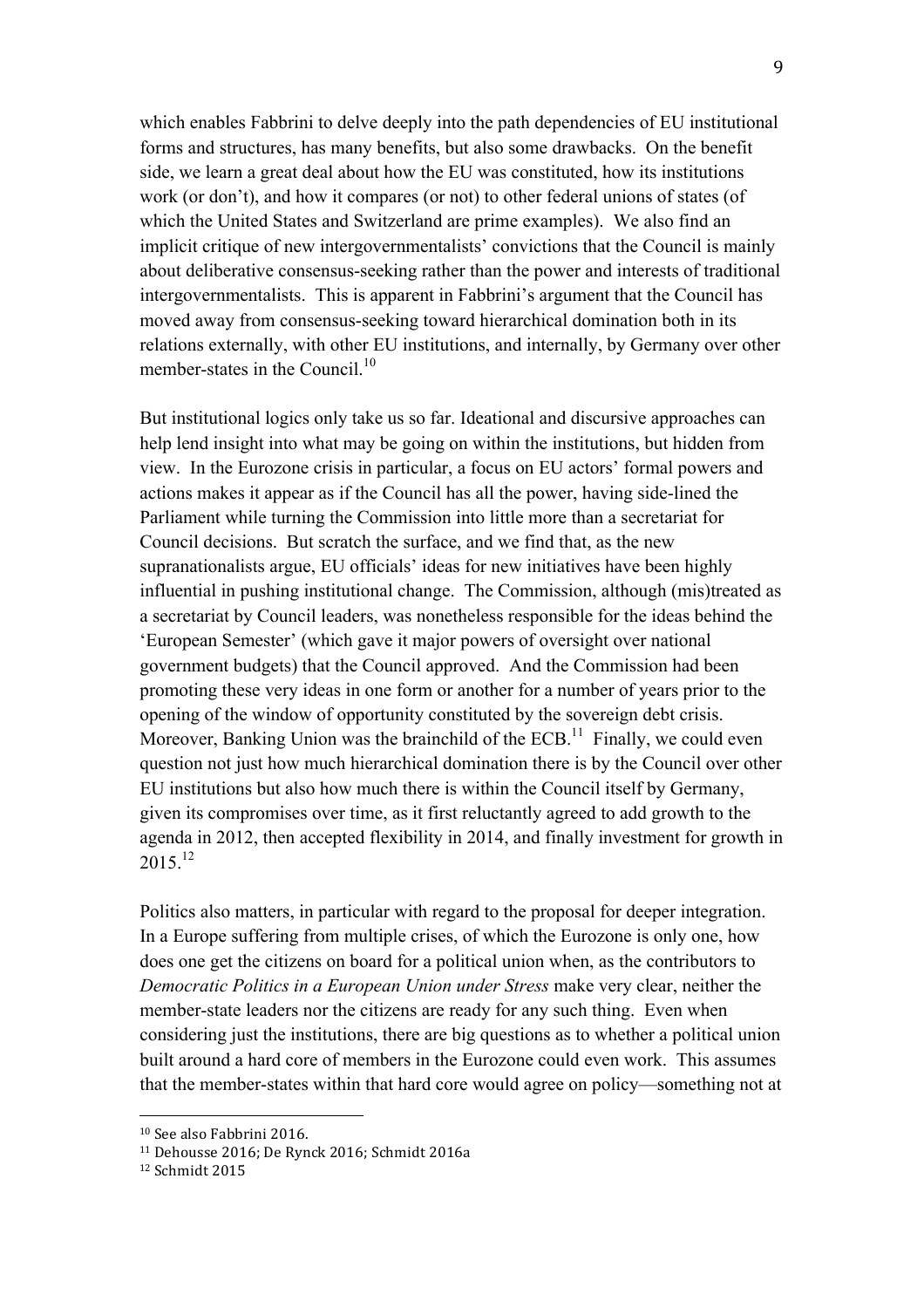all certain given fundamental differences between France and Germany on economic policy alone. A political union focused on the Eurozone could very well mean the very policy domination by Germany that Fabbrini seeks to avoid. But even if Fabbrini's political union could avoid this, there is no guarantee that a small hard core of member-states in agreement on the Eurozone would be able to come to agreement more readily than the larger EU membership in other policy areas. If deeper integration is the answer, then political union is indeed necessary to solve the range of problems of democracy and legitimacy. But it is likely to come only with the acceptance of differentiation in member-state engagement in the EU's many different policy communities, by envisioning the EU as having a *soft* core of overlapping clusters of member-states, united by participation in common institutions, with a common vision of where the EU is going.

This are all secondary issues, however, when considering Fabbrini's impressive feat in providing a major historical institutional reassessment of the EU's governance over the long term, as well as at the moment. We are still missing one element, however. What is the glue holding the EU together, making EU actors and citizens stick with it, despite the travails of the Eurozone. It need not just be a question of interests, institutions, or ideas and discourse. For our next author, it is also about culture and identity.

#### **Who builds Europe?**

McNamara's *The Politics of Everyday Europe: Constructing Authority in the European Union* is a trail-blazing book. It turns the study of the EU on its head, by arguing that the politics of everyday life is as necessary to building authority and legitimacy as the institution building by elites that most scholars of the European Union emphasize. The book demonstrates that culture matters not just in a static way, as constraints on the action and imagination, but in a dynamic way. McNamara's main point is that the EU's authority has grown not just as a result of institution building via treaties and elite action but also as a result of peoples' everyday understandings, constructed through their use of EU-related symbols and practices that are deeply grounded in the reality of everyday life. This is also therefore a book about the European Union's hidden sources of power and legitimacy, through the very banality of the EU's socially constructed authority.

At the same time that McNamara provides a substantive theory about the development of the EU in everyday life she builds a methodological theory about the importance of culture to understanding European construction. The theory is grounded in recent sociological approaches that highlight the dynamics of cultural practice, to show how these lend insight into the building of the EU through such processes as 'labeling,' 'mapping,' and 'narrating' Europe as well as 'localizing' it in such things as buildings, citizenship and mobility, the Euro and Single Market, and foreign policy. By addressing all the main areas of European integration, McNamara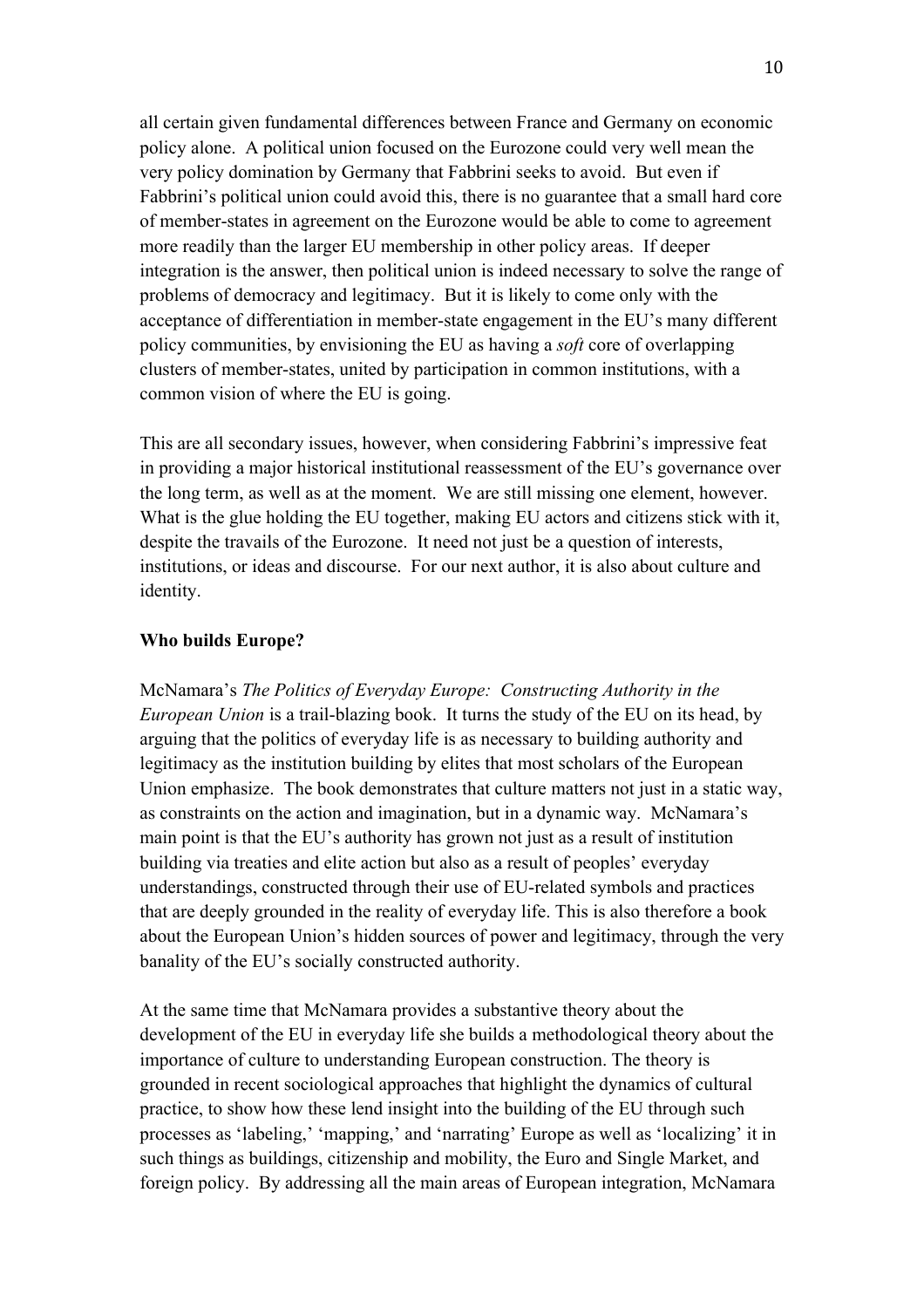demonstrates that citizens are not nearly as alienated from the EU or lacking in a European identity as much of the literature suggests.

For McNamara, the sources of EU identity are found in everyday activities such as using Euros to buy food and other necessities or carrying a driver's license that looks almost identical to those of other EU countries, as well as in passive reminders of the EU such as its flag. Visa-free travel, Erasmus programs, and other EU amenities also build identity, although as McNamara admits, this is mainly for the benefit of elites across Europe, who are most likely to identify themselves as European. But she argues that the Single Market and the end of borders have affected people from all social and economic classes, largely thanks to discount air travel. McNamara also persuasively argues that EU officials themselves consciously built banality into the symbols, such as designing the Euro bills with abstract bridges and monuments rather than the faces of historically important people, or making EU buildings unassuming. All of this, McNamara contends, has served to build a common European identity, even if only a thin one, which is constantly reaffirmed through the repetition of the mundane. As a result, even if people may not feel European, they are living and breathing 'European-ness.'

The question is: Is the banality of such European-ness enough to lend the EU real political authority? On foreign policy, McNamara admits that the people don't think of the EU as an international actor, but she notes that the body nonetheless gains legitimacy from external recognition. As for the Euro, she argues that whether citizens like it or not, it nonetheless represents an icon that has done a great deal to strengthen peoples' perceptions of the EU as a united entity through its physical presence alone. Moreover, the Euro's very existence generates a more fully European material culture, since the euro is ever-present in the lives of Europeans—in their wallets and in their banks. But we still need to ask if this unconscious acceptance of everyday practices, which builds a certain kind of European identity, is sufficient to ensure the political authority of the EU, let alone its legitimacy.

The linkages between an identity that emerges from people's everyday practices and the legitimacy demanded by their willingness to confer political authority are not entirely clear. The two constitute separate processes of political construction. Whereas identity demands the development of people's shared sense of constituting a community, legitimacy relates to people's sense that the political institutions of such a community along with the decisions emanating from those institutions conform to accepted and acceptable standards. These two processes are often inter-linked in the EU, as each may have an impact on the other in building (or undermining) political identity or legitimacy. But they are not always interrelated, since it is possible to build a European identity without enhancing the EU's legitimacy and vice-versa. Moreover, EU legitimacy does not entirely depend on European citizens having a sense of European identity. Rather, legitimacy also derives from separate perceptions of the democratic nature of the processes and outcomes of European Union level governance.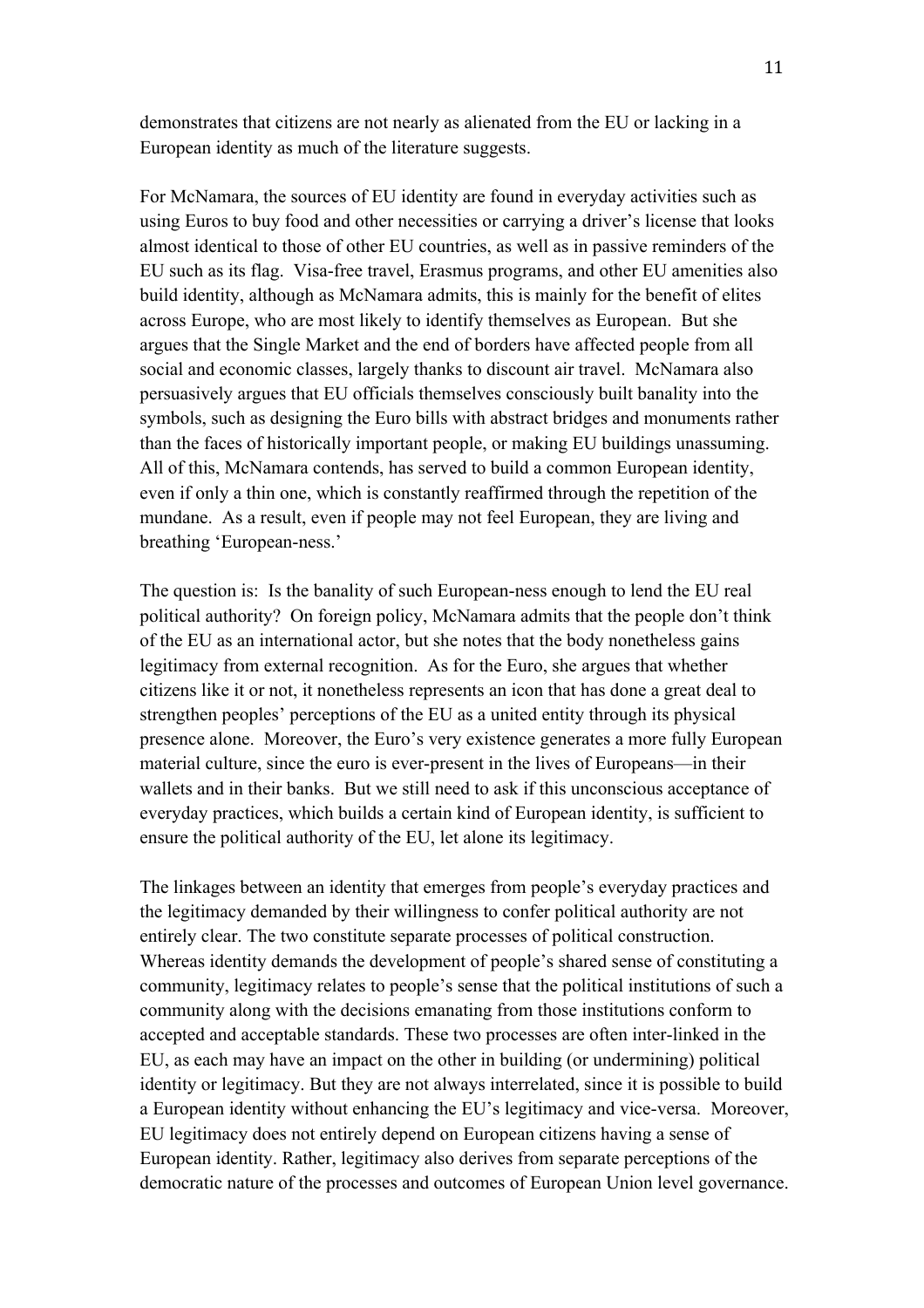This complex interaction between identity and legitimacy is important, in particular in the context of the Eurozone crisis. The growing loss of trust in the EU, the increasing polarization of views of Eurozone governance, along with the continuing nationalization of debates, as outlined in *Democratic Politics in a European Union under Stress,* suggests that people may increasingly question the EU's legitimacy and even the appropriateness of the Euro even as they continue to engage in the everyday practices of using the Euro. In other words, even if people feel European as a result of their everyday cultural practices of being European, they may question the legitimacy of the Euro and with it, the EU's political authority.

In short, while citizens' cultural practices means that they may passively accept EU political authority and implicitly give it legitimacy in their daily lives, they may still reject the EU and its policies in the absence of political practices that enable them to affect EU decisions. That said, none of this takes away from the rich scholarly contribution constituted by *The Politics ofEveryday Europe* or the importance of the 'sociological turn,' that adds a new methodological approach to the political science toolkit, and thereby opens up a very rich new vein of research.

# **Conclusion**

Our introductory question was: Will the EU survive in the face of its multiple crises? Can it thrive? All three books agree that the EU will indeed survive, but whether it will thrive leads to different answers. Contributors to *Democratic Politics in a European Union under Stress,* focused on the Eurozone crisis, are not very hopeful, given the failures of policy performance combined with policy processes that compound the problems resulting from the lack of sufficiently democratic politics. *Which European Union,* concerned with EU governance, offers a more positive response, so long as institutional rebalancing results from the forging of a deeper political union by a smaller number of EU member-states. *The Politics of Everyday Life* is the most positive, since people will continue to build a sense of European-ness through their everyday cultural practices, even if the Eurozone crisis continues, with no solution in sight. All are right, within their different substantive concerns and methodological approaches.

#### **References**

- Bauer, Michael and Becker, Stephan (2014) 'The unexpected winner of the crisis: The European Commission's strengthened role in economic governance', *Journal of European Integration* 36: 3, 213-229.
- Bickerton, Christopher J. , Hodson, Dermot, Puetter Uwe (2015) "The New Intergovernmentalism and the Study of European Integration', in Bickerton J.,